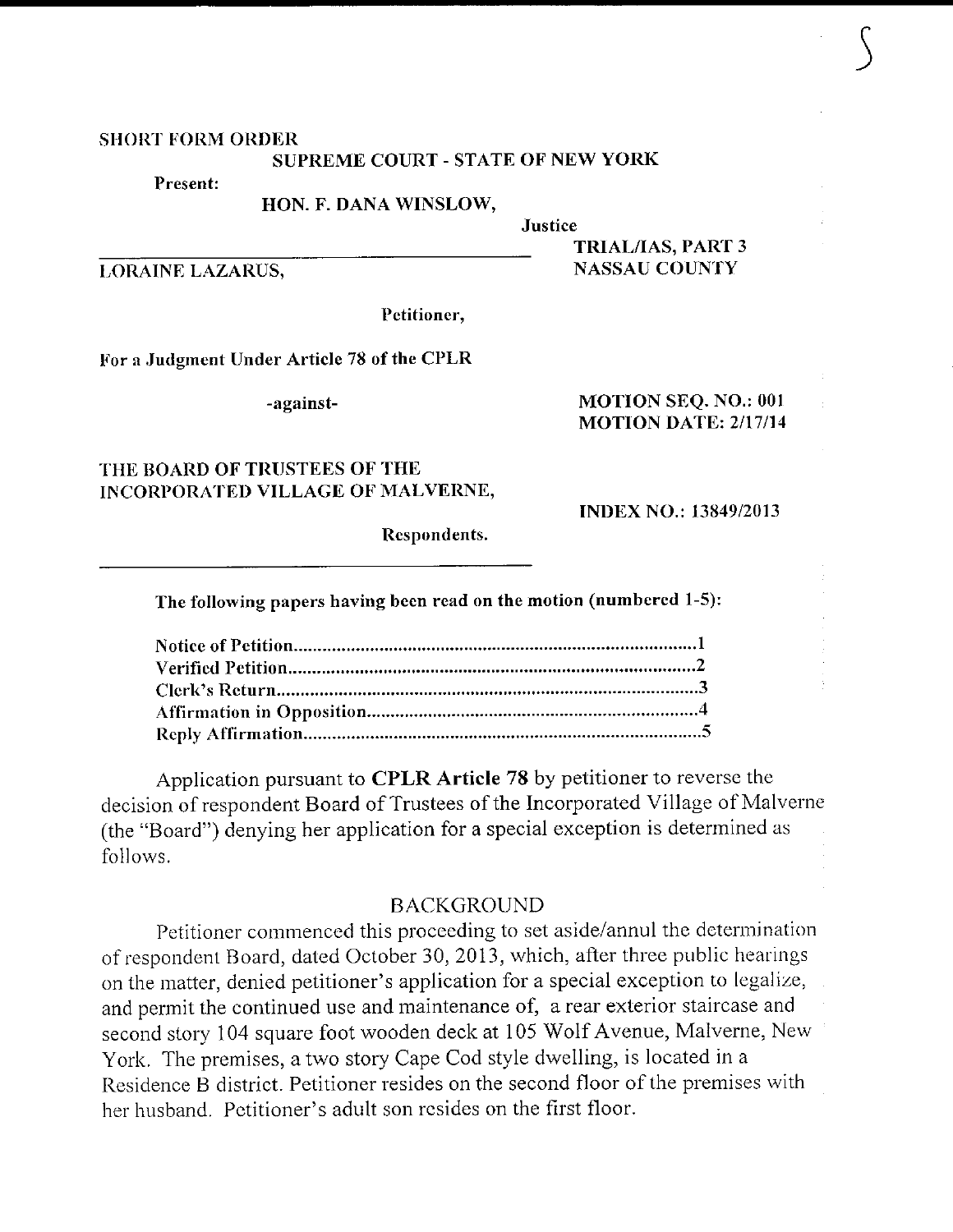By separate decision dated November 1, 2013, respondent Board approved peritioner's application for a special use permit to maintain a second kitchen on the second floor of the premises pending final plumbing and electrical approvals, and granted mother/daughter status to the premises.

In seeking to reverse the challenged decision, petitioner maintains that she has owned and resided at the premises since 1969. In 1981, when the second story deck with exterior stairs was originally constructed, a special exception permit was not required. In 2010, the deck, which had been removed in 2007 because of its deteriorating condition, was rebuilt with an attached exterior staircase leading from the ground level to a separate entrance on the second floor. Both the kitchen and the deck/staircase were constructed without a building permit.

Petitioner has provided the affidavit of her son<sup>1</sup> (Exhibit "K": Petition) attesting that he pays monthly rent in the amount of \$1772.00 and "without [his] own quarters, [he] would not reside at the premises and . . . would not make the rental payments" as described above thereby discontinuing the much needed financial support he provides to petitioner.

In opposition to petitioner's application, respondent Board argues that petitioner's alleged financial hardship and inconvenience are not adequate grounds on which to annul respondent Board's decision denying petitioner's request for special exception permit to maintain the second story deck with attached exterior staircase.

# ANALYSIS

In a proceeding pursuant to CPLR Article 78 to review a decision of a zoning board of appeals, a zoning board's interpretation of its zoning ordinance is entitled to great deference. Judicial review is generally limited to ascertaining whether the complained of action was illegal, arbitrary and capricious or an abuse of discretion. The inquiry is whether the determination under review is rationally based. Under this standard, a determination should not be disturbed unless the record shows that the agency's action was arbitrary, unreasonable, irrational or indicative of bad faith (Matter of Green 2009, Inc. v Weiss, 114 AD3d 788, 789 [2d Dept 2014] and cases cited therein).

<sup>&</sup>lt;sup>1</sup>Petitioner's son failed to testify at any of the three public hearings held in this matter although the respondent Board indicated an interest in hearing his testimony.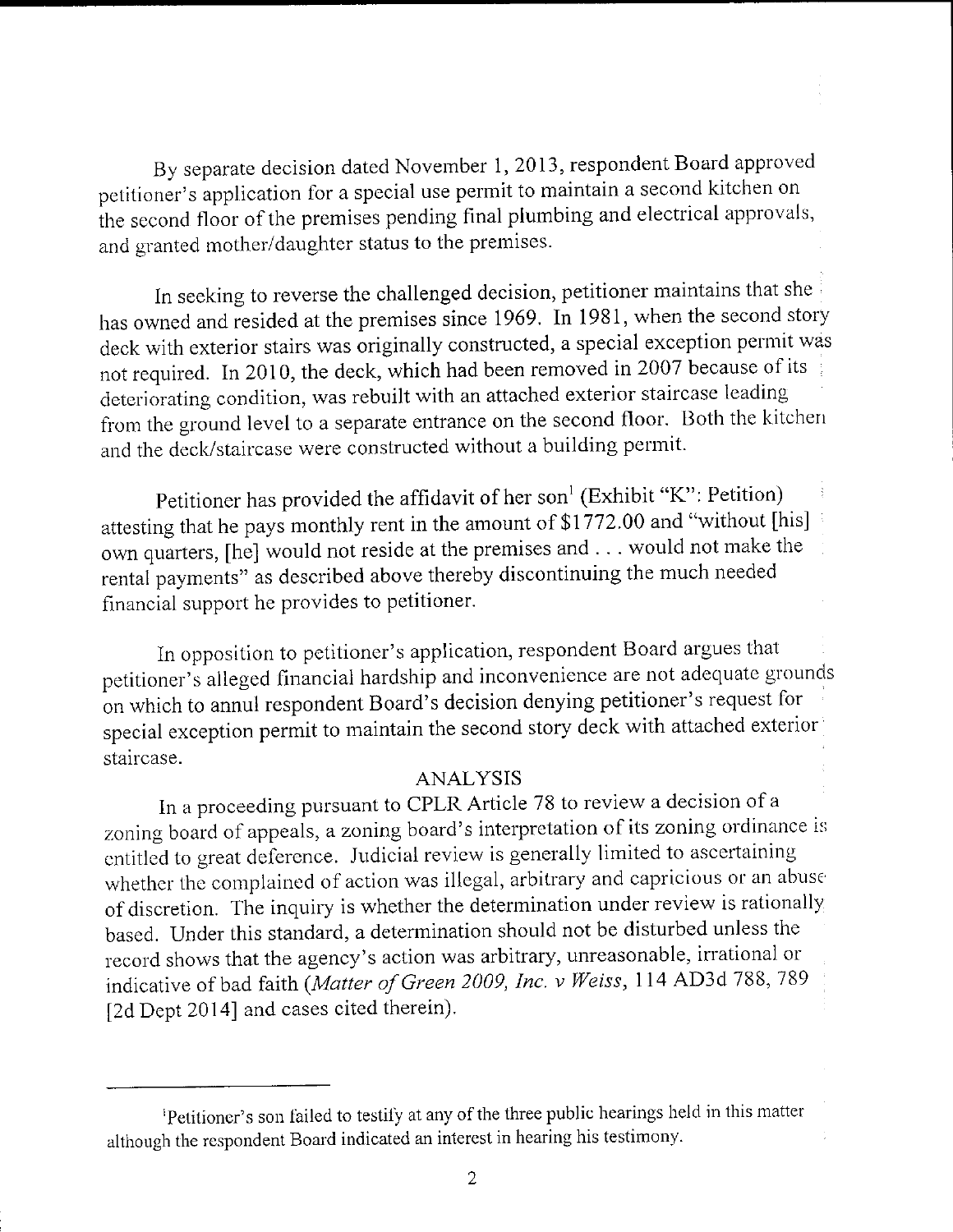Unlike a use variance, a special exception or special permit allows the property owner to put his property to a use expressly permitted by the ordinance, subject only to conditions attached to its use to minimize the impact on the surrounding area (Matter of Capriola v Wright, 73 AD3d 1043, 1045 [2d Dept  $2010$ ]).

In approving a special permit, a municipality determines only that the application oomplies with the municipality's standards and conditions contained in the zoning ordinance (Chambers v Old Stone Hill Rd. Assocs., 1 NY3d 424, 432 [2004]). The inclusion of the permitted use in the ordinance is tantamount to a legislative frnding that the permitted use is in harmony with the general zoning plan and will not adversely affect the neighborhood (Matter of G&P Investing Co. v Foley, 61 AD3d 684 [2d Dept 2009]).

The burden of proof on an owner seeking a special exception is lighter than that on an owner seeking a variance (Matter of Kabro Assoc., LLC v Town of Islip Zoning Bd. of Appeals, 95 AD3d 1118, 1120 [2d Dept 2012]). An owner seeking. a special exception perrnit is required only to show compliance with any legislatively imposed conditions pertaining to the otherwise permitted use (Matter of White Castle Sys., Inc. v Board of Zoning Appeals of Town of Hempstead, 93 AD3d 731, 732 [2d Dept 2012]). Entitlement to a special exception is not a matter of right. Cornpliance with the standards of the zoning ordinance must be shown before a special exception permit may be granted (Matter of Franklin Donut Sys. LLC v Wright, 63 AD3d 927, 929 [2d Dept 2009]). Failure to comply with any condition upon a special exception, however, is sufficient ground for denial of the exception (Matter of Dries v Town Bd. of Town of Riverhead, 305 AD2d 596 [2d Dept 20031, lv to appeal denied 100 NY2d 515 [2003]).

Here, the respondent Board's decision to deny petitioner's application to maintain and legalize a 104 square foot second story wood deck, with attached exterior staircase attached to the premises was seemingly appropriate, while at the same time granting petitioner's application to maintain a second kitchen at the premises, was neither arbitrary, capricious or without a rational basis in the record and may have been in accord with its understanding of existing local law and precedence.

The grant or denial of an application for a special use permit is left to the untrammeled, but of course, not capricious discretion of the zoning board with which the courts may interfere only when it is clear that refusal is based solely upon grounds, which as a matter of law, may not control the

3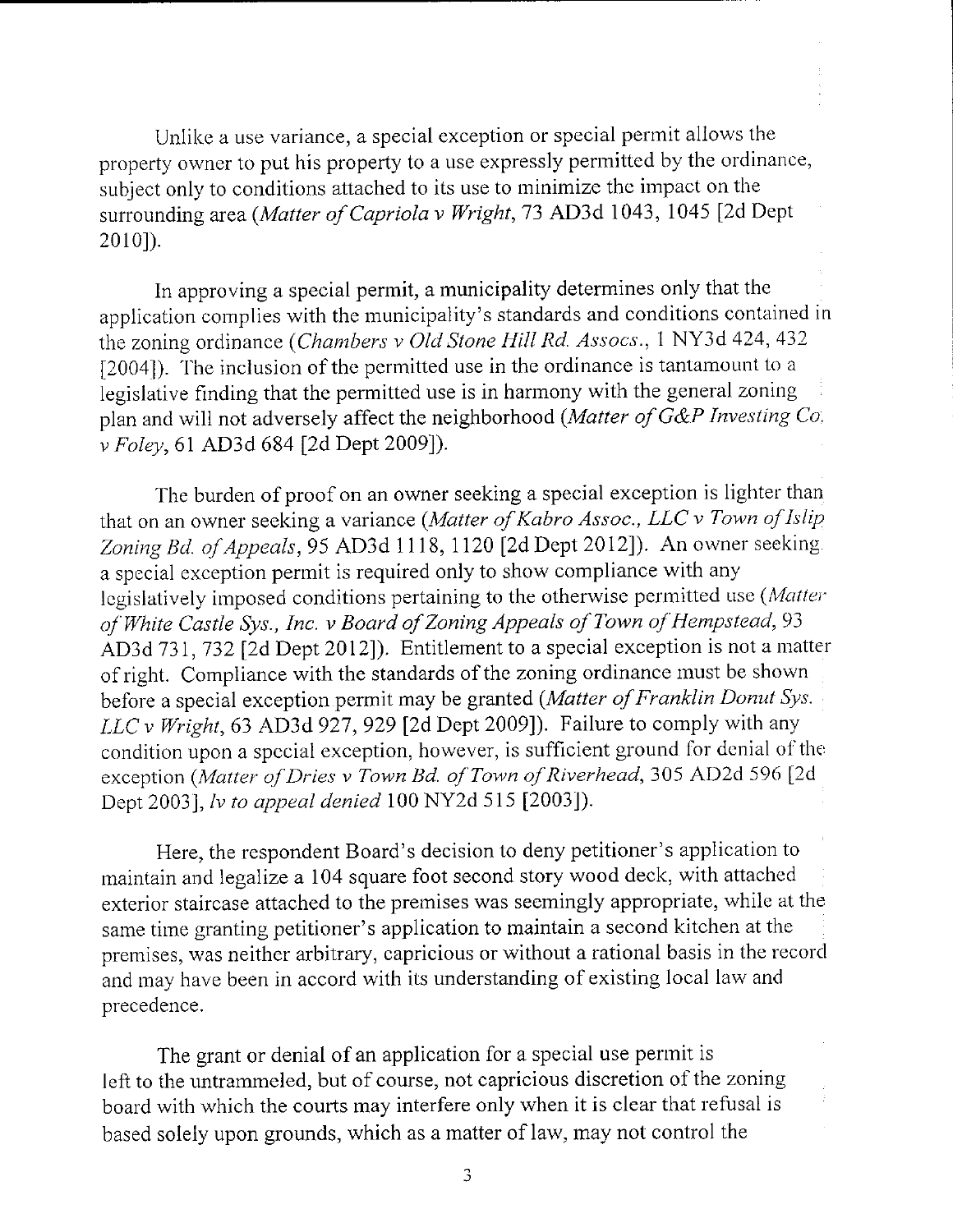discretion of the Board (Cummings v Town Bd. of N. Castle, 62 NY2d 883, 855 [1984] [citation and quotation marks omitted]).

Section 49-60(4)(b) of the Code of the Village of Malverne does not authorize respondent Board to approve a special exception for construction of a second story deck with an exterior staircase to street level. Rather, the applicable Code provision ( $\S$  49-60[4][b]) reads as follows:

"No decks shall be constructed with the walking surface of the deck at a level higher than grade of the first floor of the dwelling to which it is an accessory, except in the case of <sup>a</sup> "high-ranch type house," in which case the deck shall not be constructed at a level higher than the lowest floor of the residence in question. Any application for a permit to construct a deck at a level above those set forth in the previous sentence shall bc subject to approval as a Special Exception by the Board of Trustees, upon proper application to the Board."

The code provision argues in favor of the villages' position that without further consideration would end the petitioner's appeal. However the Court finds that the real issue is whether a special exception or special permit may be attached included, or more aptly encompassing a special use permit granted by the Village. Neither petitioner, Village nor respondent, homeowner, has submitted authority precisely on point. The Court finds that the grant of a special usc permit on November 30, 2013 legitimizes the buildings' use as a mother/daughter fprobably father/son as weli] use from that of a single family dwelling unless prohibited by the grant of the special use permit. Although the special exception requires Village Board action, the criteria for denial is circumscribed and the exccption is less difficult for the homeowner to attain. Thus the next question to be asked is, does the grant of a special use permit allow for consideration of a special exception in the context of a new use permitted by the granting of a special use permit? This Court finds, as a seeming first impression, that the answer is yes. The newly permitted use has the Villages' seal of approval. Access to the area of <sup>a</sup>home for such use need not be a labryrinth for the "son" or encroachment into the privacy of the parents and son. The Village, has granted thirteen prior mother/daughter special use permits in the last twenty years and can clearly impose appropriate conditions on this entrance/exit to a newly minted special use permit. ln thc absence of any authority specifically on point, this Court believes that the law, in keeping pace with financial and cultural changes and necessities, has an obligation to examine this issue with a contemporary perspective.

 $\overline{4}$